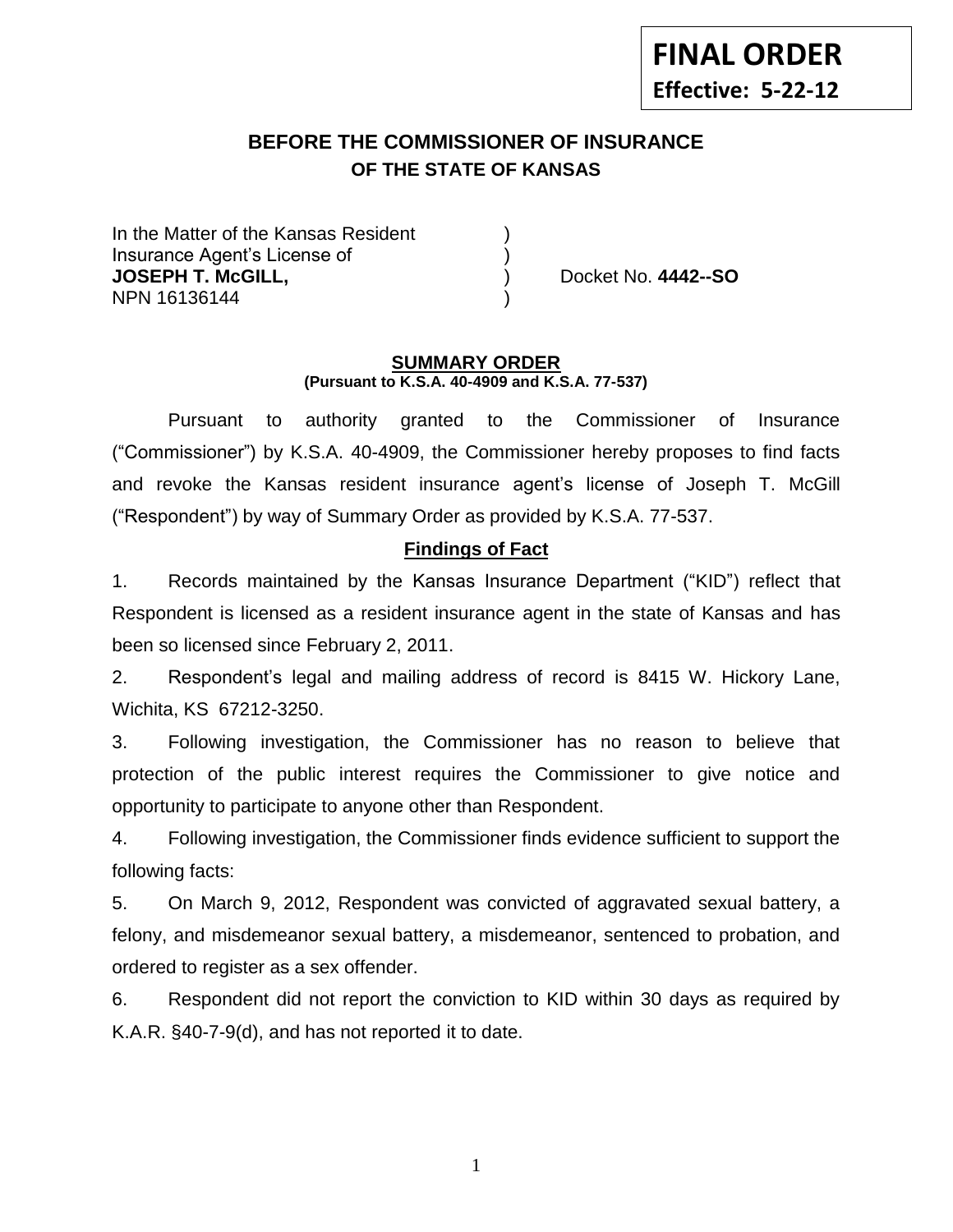7. By letter dated April 10, 2012, and addressed to Respondent at his address of record, counsel for KID invited Respondent to reply in writing by mail or email if he disputed the foregoing facts.

8. To date, Respondent has not replied, and the letter has not been returned; thus, the facts are deemed to be undisputed.

#### **Applicable Law**

9. K.S.A. 40-4909(a) provides, in relevant part:

"The commissioner may deny, suspend, revoke or refuse renewal of any license issued under this act if the commissioner finds that the applicant or license holder has . . .

(2) Violated: (A) Any provision of chapter 40 of the Kansas Statutes Annotated, and amendments thereto, or any rule and regulation promulgated thereunder;

(6) Been convicted of a misdemeanor or felony. . . ." K.S.A. 2010 Supp. 40-4909(a).

10. K.A.R. §40-7-9 requires a licensee to report criminal convictions to the Commissioner within 30 days of the occurrence. K.A.R. §40-7-9(d).

11. In addition, the Commissioner may revoke any license issued under the Insurance Agents Licensing Act if the Commissioner finds that the interests of the insurer or the insurable interests of the public are not properly served under such license. K.S.A. 2010 Supp. 40-4909(b).

#### **Conclusions of Law**

12. The Commissioner has jurisdiction over Respondent as well as the subject matter of this proceeding, and such proceeding is held in the public interest.

13. The Commissioner finds that Respondent's license may be revoked pursuant to K.S.A. 40-4909(a)(6) because Respondent has been convicted of a felony and a misdemeanor.

14. The Commissioner finds that Respondent's license may be revoked pursuant to K.S.A. 40-4909(a)(2)(A) because Respondent has failed to report the convictions as required by K.A.R. §40-7-9(d).

15. Based on the foregoing findings, the Commissioner concludes that sufficient grounds exist for the revocation of Respondent's insurance agent license pursuant to K.S.A. 2010 Supp. 40-4909(a).

2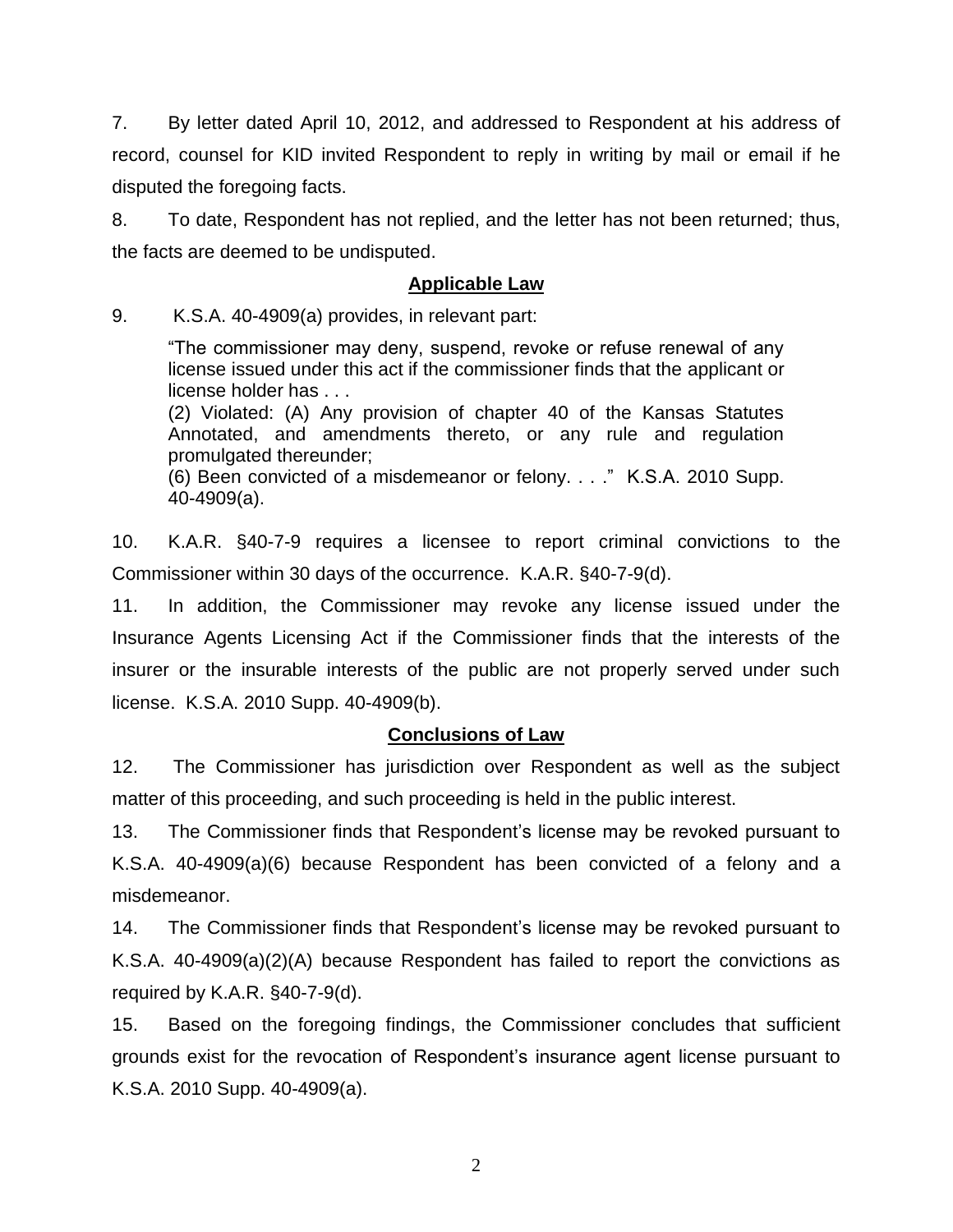16. Further, the Commissioner finds that Respondent's license should be revoked pursuant to K.S.A. 40-4909(b) because it is not serving the interests of the insurer or the insurable interests of the public.

17. Based on the facts and circumstances set forth herein, it appears that the use of summary proceedings in this matter is appropriate, in accordance with the provisions set forth in K.S.A. 77-537(a), in that the use of summary proceedings does not violate any provision of the law, the protection of the public interest does not require the KID to give notice and opportunity to participate to persons other than Respondent, and after investigation, KID believes in good faith that the allegations will be supported to the applicable standard of proof.

#### **Policy to be Served**

Before issuing an insurance agent license, the Commissioner must determine that the applicant is qualified and has not committed any act that would be grounds for denial, suspension, or revocation. K.S.A. 40-4905(b). Further, the Commissioner may revoke any license issued under the Insurance Agents Licensing Act if the Commissioner finds that the interests of the insurer or the insurable interests of the public are not properly served under the license. The following action is appropriate to promote the security and integrity of the insurance business and protect insurance consumers by licensing, or continuing to license, persons or entities to sell, solicit, or negotiate insurance in the State of Kansas only if their conduct indicates they are both qualified and trustworthy.

**THE COMMISSIONER OF INSURANCE THEREFORE ORDERS** that the Kansas resident insurance agent's license of **JOSEPH T. McGILL** is hereby **REVOKED,** and **JOSEPH T. McGILL** shall **CEASE and DESIST** from the sale, solicitation, or negotiation of insurance, receiving compensation deriving from the sale, solicitation, or negotiation of insurance conducted on and after the effective date of this order, or performing any act toward the solicitation of or transaction of any business of insurance from and after the effective date of this order.

**It is further ordered**, pursuant to KSA 77-415(b)(2)(A), that this order is designated by KID as precedent.

3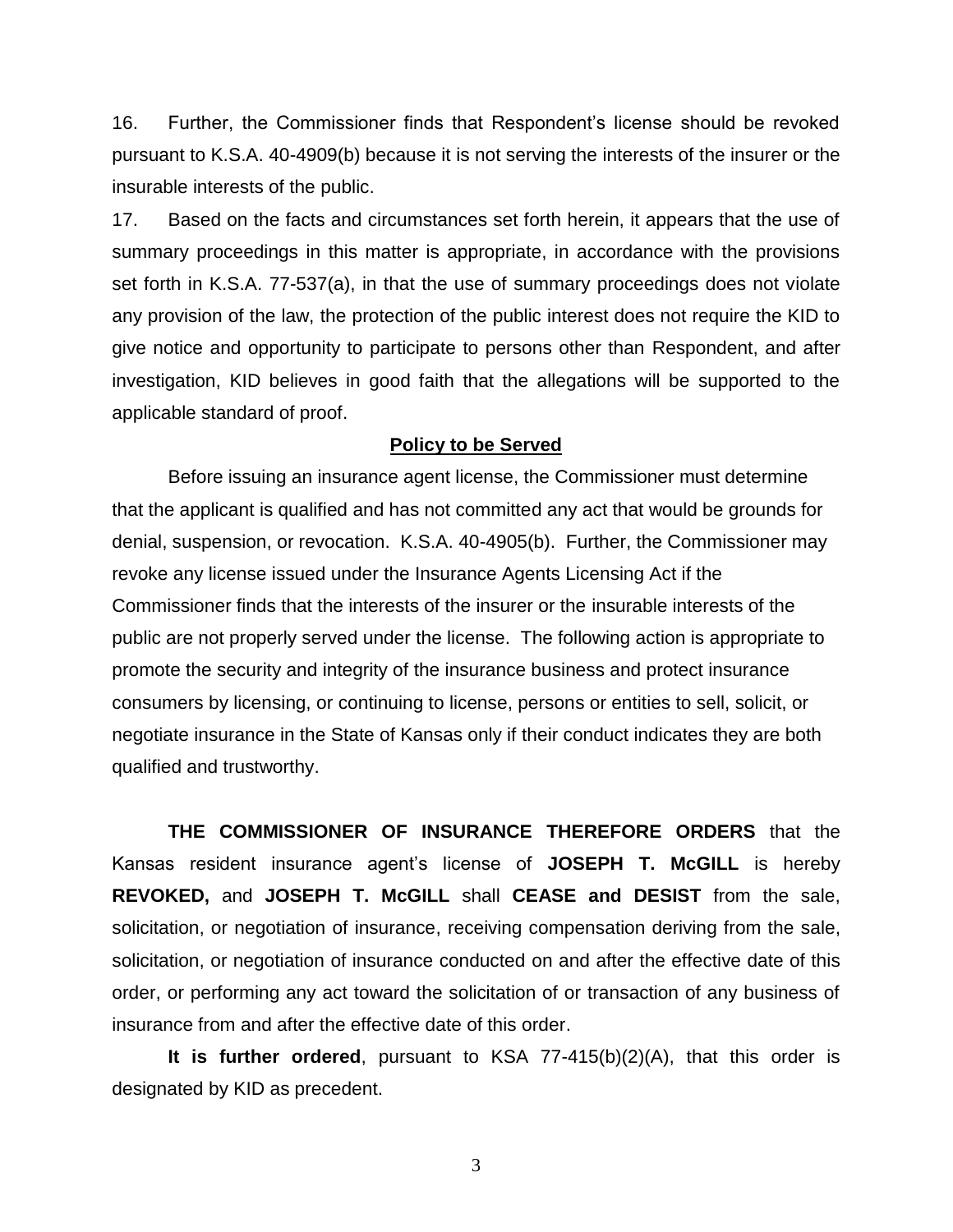#### **IT IS SO ORDERED THIS \_\_4th\_\_ DAY OF MAY 2012, IN THE CITY OF TOPEKA, COUNTY OF SHAWNEE, STATE OF KANSAS.**



\_/s/ Sandy Praeger\_\_\_\_\_\_\_\_\_\_\_\_\_\_\_\_ Sandy Praeger Commissioner of Insurance

BY:

\_/s/ Zachary J.C. Anshutz\_\_\_\_\_\_\_\_\_\_\_ Zachary J.C. Anshutz General Counsel

## **NOTICE OF RIGHTS TO HEARING AND REVIEW**

**Within fifteen (15) days of the date of service of this Summary Order, Respondent** may submit a written request for a hearing pursuant to K.S.A. 77-537 and K.S.A. 77-542. Any request for a hearing should be addressed to the following:

Zachary J.C. Anshutz, General Counsel Kansas Insurance Department 420 S.W.  $9<sup>th</sup>$  Street Topeka, Kansas 66612

If a hearing is requested, the Kansas Insurance Department will serve notice of the time and place of the hearing and information on procedures, right of representation, and other rights of parties relating to the conduct of the hearing.

**If a hearing is not requested in the time and manner stated above, this Summary Order shall become effective as a Final Order upon the expiration of time for requesting a hearing.** In the event Respondent files a Petition for Judicial Review, pursuant to K.S.A. 77-613(e), the agency officer to be served on behalf of the Kansas Insurance Department is

Zachary J.C. Anshutz, General Counsel Kansas Insurance Department 420 S.W. 9<sup>th</sup> Street Topeka, Kansas 66612